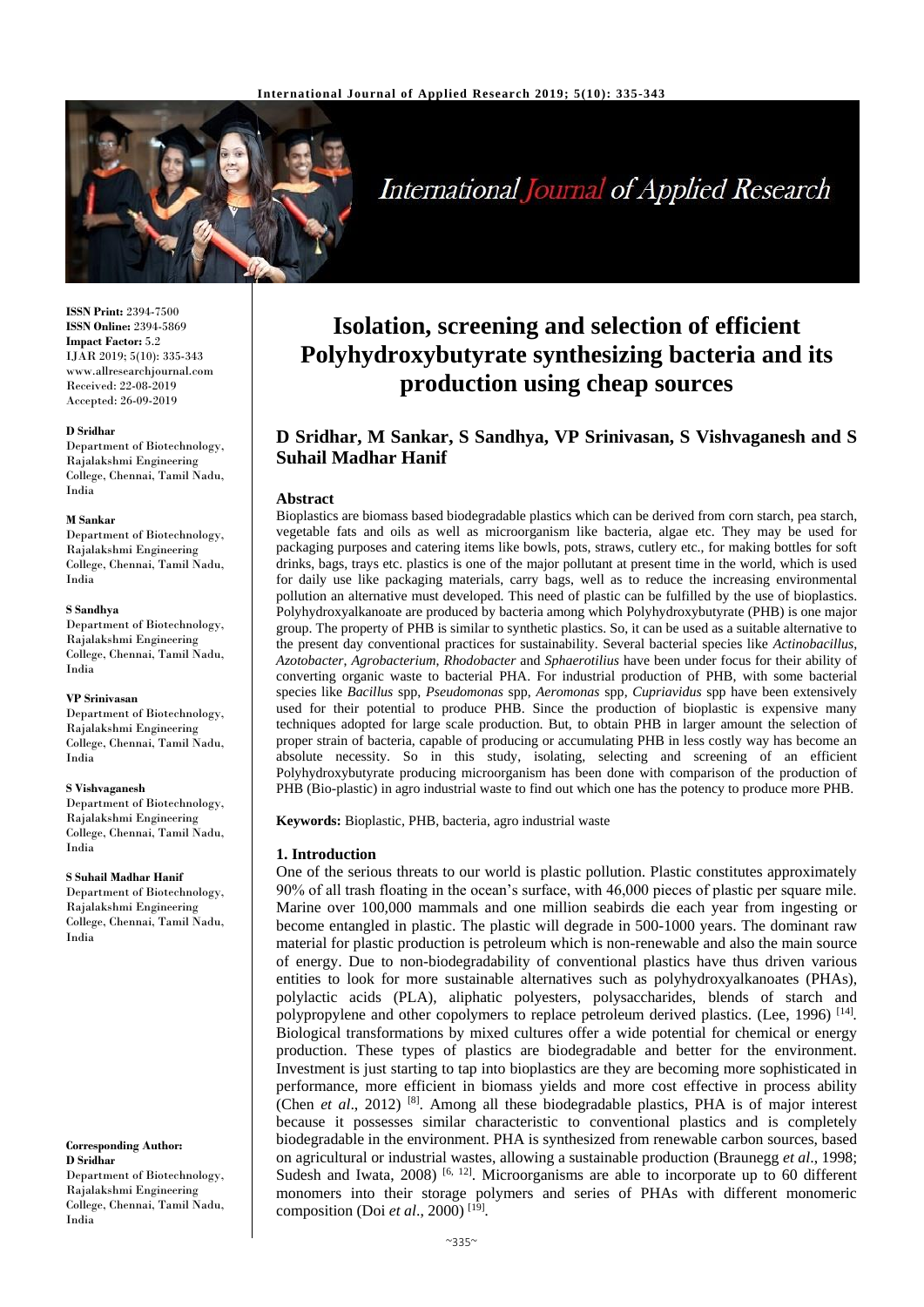The polymer form within the bacterial cells is discrete granules, which generally have diameters between 100 and 800nm. However, the number and size of the granules and the molecular weight of the polymer, vary depending on the type of bacteria, the growth conditions and the method of extraction. A challenging combination of biomedical and biodegradable properties of PHB is a perspective tool in design of novel medical devices and tissue engineering. They have also been used to manufacture disposable utensils and razors, well as in the packaging industry, to make shampoo bottles and food containers.

#### **2. Polyhydroxybutyrate**

#### **2.1 General Characteristics of PHB**

Poly (3-hydroxybutytrate) [P (3HB)] and poly (3 hydroxybutyrate-co-3-hydroxyvalerate) [P (3HB-co-3HV] are the most studied polyesters in the PHA family. These polymers share the physical and mechanical properties similar to petroleum derived thermoplastics polypropylene (PP) and polyethylene (PET). The polymer typically constitute up to 30% of the dry mass of the cell, but under controlled condition, involving excess carbon and a limited supply of nutrients like nitrogen, the yield can be increased to as high as 80% of dry weight. It is insoluble in water, but poor resistance to acids and bases and dissolves in

chlorinated solvents. The unfavourable characteristic of P (3HB) such as high crystalline, stiffness, brittleness and low extension to break limit its range of application (Freier, 2006) [10]. Another challenge it possesses it is difficult to process PHB in a molten state because it starts to degrade at temperature not much higher than melting temperature of 175 °C. To overcome some of these problems, the bacterial production process can be modified to produce PHB that is copolymerised with PHV. Copolymerisation reduces the melting temperature as low as 75 °C depending upon the composition. The degradation time depends on the composition, as well as the environment. It can be as little as few months where there are lot of bacteria or it may take few years where there are fewer bacteria. Much attention has been spent on optimizing the PHA production process, recovery and blending with other polymers to reduce the PHA production cost.

#### **2.2 PHB pathway**

Microbial biosynthesis of PHB starts with the consideration of two molecules of acetyl-CoA to give acetoacetyl-CoA which is subsequently reduced to hydroxybutyryl-CoA by acetoacetyl-CoA reductase. Then with the help of PHB synthase the PHB is synthesized.



|  |  | Fig 1: PHB Pathway |
|--|--|--------------------|
|--|--|--------------------|

| <b>Table 1:</b> Polyhydroxybutyrate production from Bio wastes by diverse microorganism. |  |  |  |  |  |  |  |  |  |
|------------------------------------------------------------------------------------------|--|--|--|--|--|--|--|--|--|
|------------------------------------------------------------------------------------------|--|--|--|--|--|--|--|--|--|

| <b>Microorganism</b>    | <b>Substrate</b>                 | Culture mode $ \text{Time(h)} $ $\text{Yield}$ (%) Conc (g/l) |     |      | <b>PHB</b> | <b>Reference</b>                           |  |
|-------------------------|----------------------------------|---------------------------------------------------------------|-----|------|------------|--------------------------------------------|--|
|                         |                                  |                                                               |     |      |            |                                            |  |
| Arachaea                |                                  |                                                               |     |      |            |                                            |  |
| Haloferaxmediteranei    | Extruded rice bran               | Fed batch                                                     | 120 | 55.6 | 77.8       | Huang et al., 2006 <sup>[20]</sup>         |  |
|                         | Extruded corn starch             |                                                               |     | 38.7 | 24.2       |                                            |  |
|                         | <b>Firmicutes</b>                |                                                               |     |      |            |                                            |  |
| Bacillus megatirium     | Date syrup/beet molasses         | <b>Batch</b>                                                  | 48  | 52   | 1.76       | Omar et al., 2001 <sup>[15]</sup>          |  |
|                         | $a$ -Proteobacteria              |                                                               |     |      |            |                                            |  |
| Methylobacterium        | Methanol                         | Fed batch                                                     | 186 | 40   | 114        | Bourque et al., 1995 <sup>[5]</sup>        |  |
| extorquens              |                                  |                                                               |     |      |            |                                            |  |
| M. rhodesianum          | Glycerol and casein hydrosylates | <b>Batch</b>                                                  | 45  | 50   | 11         | Bormann and Roth, 1999 <sup>[4]</sup>      |  |
| <b>B-proteobacteria</b> |                                  |                                                               |     |      |            |                                            |  |
| A. eutropha DSM545      | Potato processing wastes         | <b>Batch</b>                                                  | 120 | 77   | 5          | Rusendi and Sheppard, 1995 <sup>[18]</sup> |  |
| A. latus DSM1124        | Malt waste                       | Fed batch                                                     | 69  | 32.4 | 18.4       | Yu et al., 1999 $\sqrt{231}$               |  |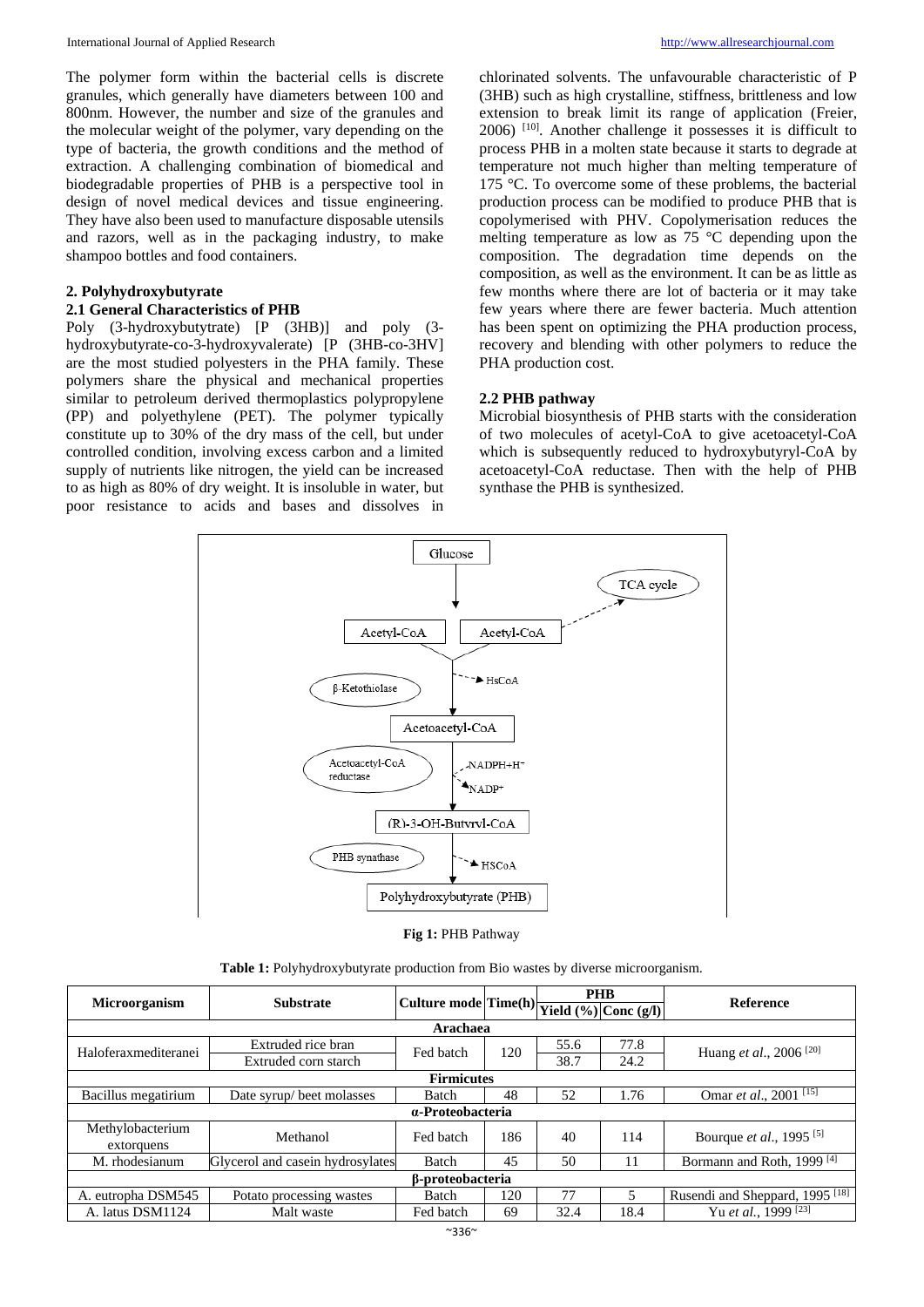|                    | Soya waste          |              |    | 22.7 | 6.0   |                                        |
|--------------------|---------------------|--------------|----|------|-------|----------------------------------------|
| Ralstonia eutropha | Tapioca hydrosylate | Fed batch    | 59 | 58   | 61    | Kim and Chang, $1995$ <sup>[2]</sup>   |
| R.eutropha         | Food scraps         | Batch        | 80 | 72.6 | 11.3  | Du and Yu, 2002 <sup>[11]</sup>        |
| v-Proteobacteria   |                     |              |    |      |       |                                        |
| A. vinelandiiiUWD  | <b>Molasses</b>     | Fed batch    | 36 | 66   | 22    | Page and Cornish, 1993 <sup>[22]</sup> |
| A. chroococcum     | Starch              | Fed batch    | 70 | 46   | 25    | Kim. 2000 $[1]$                        |
|                    |                     | <b>Batch</b> | 58 | 73.9 | 0.864 |                                        |

# **3. Materials and Methods**

## **3.1 Cleaning of glasswares**

The glassware to be used were subjected to cleaning by first washing it with chromic acid after which it was washed with tap water, then was cleaned with soap solution, at last a final rinse was given with distilled water.

## **3.2 Sample collection**

Sewage and soil samples were collected from 16 different sewage places across the Chennai city. Sterile plastic containers were used to collect the samples and to store it. Gloves and masks were worn while collecting the sample.

## **3.3 Sample processing**

The thus collected were subjected to serial dilution from  $10^{-1}$ to  $10^{-7}$ . Pour plate technique were used to isolate the microorganisms. Based on the colony morphology**,** positive isolates were obtained and maintained separately in a nutrient agar slant at 4 °C.

### **3.4 Screening for PHB production**

Screening for PHB production was done by using reagents such as Sudan black and Safranine.

### **3.4.1 Preparation of Sudan Black**

| Sudan black   | 0.3 <sub>g</sub>  |
|---------------|-------------------|
| Ethanol (70%) | 100 <sub>ml</sub> |

### **3.4.2 Preparation of Safranine**

Safranine  $0.5g$ Distilled water 100ml

## **3.4.1.1 Staining for PHB (Byrom** *et al***., 1991) [7] .**

- Flame the loop and allow it to cool. Remove the cap from the culture bottle, flame the neck, take a loop full of broth, flame the neck again and close the bottle.
- **Spread the culture on a clean glass slide, using the loop.** Fix the smear by holding the slide with forceps and passing it horizontally through a small Bunsen flame 2- 3 times.
- Place a few drops of Sudan black solution on the fixed preparation. Immerse the slide in xylene until it is completely decolorized.
- Flood the slide with counterstain, safranine solution. Then rinse the slide with running water and allow it to dry. The PHB can be seen as very dark granules inside pink cells.

The isolates thus showing positive for PHB accumulation were individually inoculated into 50ml of production medium and incubated for 48hrs at 37°C in 120rpm for polyhydroxybutyrate production. After the incubation period the different isolates were PHB was extracted by alkaline digestion method to be determined by Law Splepecky method.

### **3.5 Production**

## **3.5.1 Preparation of Luria-Bertani medium**

| Peptone              | 1g                |
|----------------------|-------------------|
| <b>Yeast extract</b> | 1g                |
| Nacl                 | lg                |
| Distilled water      | 100 <sub>m1</sub> |

The chemicals were all dissolved in 100ml of distilled water and sterilised at 121 °C at 15lbs for 15 minutes.

#### **3.5.2 Preparation of mineral Salt medium (Whittenbury**  *et al***., 1970) [21] .**

| Fructose           | 2g                 |
|--------------------|--------------------|
| NH <sub>4</sub> Cl | 0.05 <sub>g</sub>  |
| $KH_2PO_4$         | 0.23g              |
| $Na_2HPO_4$        | 0.23g              |
| $MgSO_4$           | 0.05g              |
| <b>NaHCO3</b>      | 0.05g              |
| CaCl <sub>2</sub>  | 0.001 <sub>g</sub> |
|                    |                    |

The chemicals were dissolved in 100ml of distilled water and sterilised at 121 °C at 15lbs for 15 minutes.

#### **3.6 Estimation and determination of PHB**

The estimation and determination of PHB was done by alkaline digestion method and crotonic acid assay.

After 24 hour incubation at 37 °C, 10ml of culture was taken and centrifuged at 10,000 rpm for 15minutes. The supernatant was discarded and the pellet was treated with 10ml of sodium hypochlorite and the mixture was incubated at 30 °C for 2 hours. The residue was collected by centrifugation at 8000 rpm for 20 min and performed a series of washing step using distilled water, acetone and finally ethanol. The polymer was dissolved in chloroform and kept for complete evaporation (Nish et al., 2009)<sup>[16]</sup>. Then 5ml concentrated  $H<sub>2</sub>SO<sub>4</sub>$  was added and heated for 40minutes at 100 °C in a water bath. The resultant crotonic acid was measured at  $235$ nm against  $H_2SO_4$  as blank in UV-VIS spectrophotometer (Beckman DU 40). The concentration of PHB was determined by comparing the OD value with a standard graph prepared using P3HB (sigma Aldrich) (Law and Splepecky 1961)<sup>[13]</sup>.

#### **3.7 Optimization of various parameters for production of PHB**

Effect of time, temperature and pH on the production of PHB from the bacteria isolate was observed using LB medium (Nish *et al*., 2009) [16] .

### **3.7.1 Effect of incubation time on PHB production**

Around 500ml of sterile production medium is prepared and 1% inoculum was added aseptically. The inoculated medium was incubated 37 °C temperature in a shaker flask at 120rpm. Around 10ml culture was aseptically collected periodically at 12 hours intervals up to 120 hours. The PHB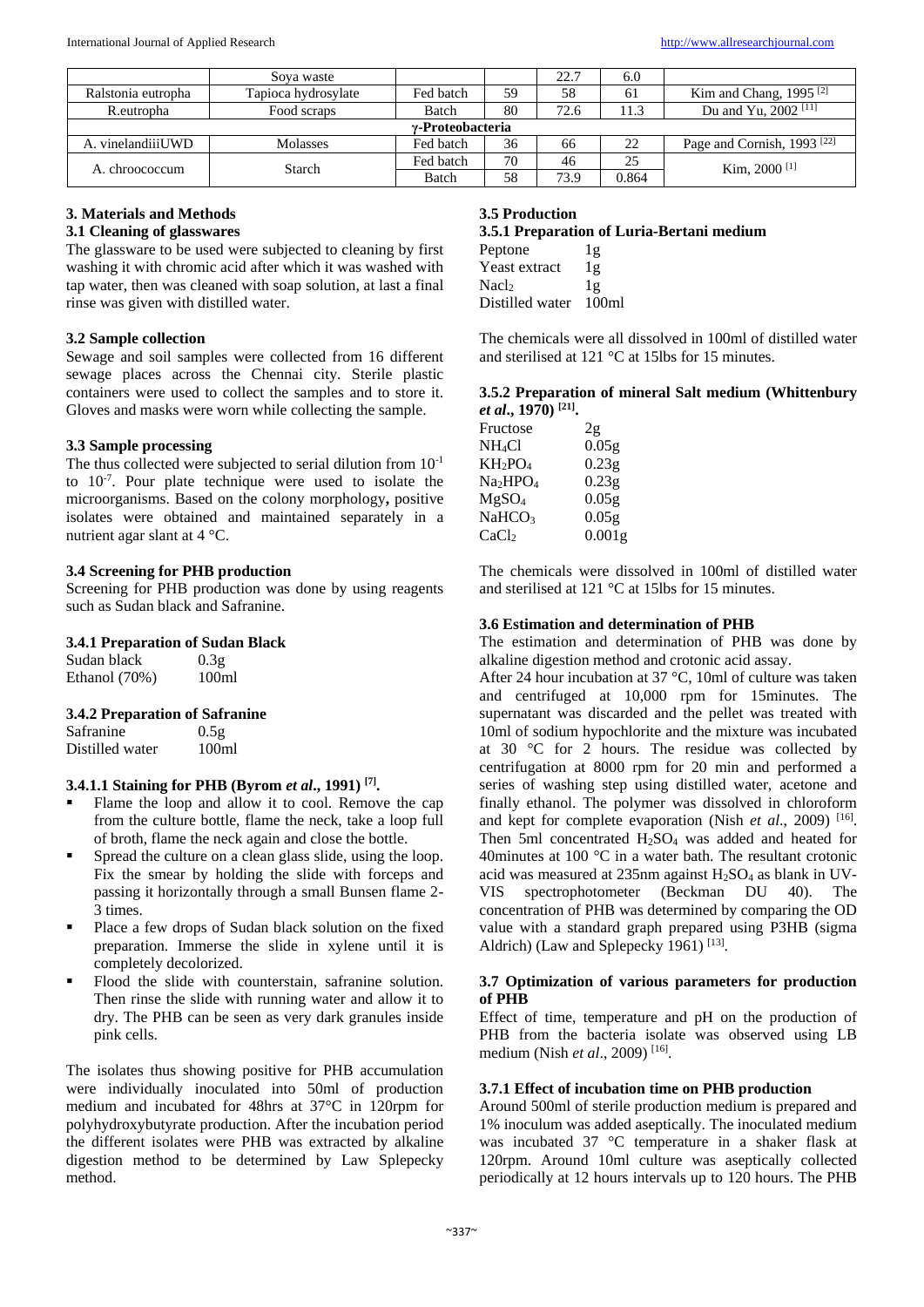production was determined using alkaline digestion method.

#### **3.7.2 Effect of temperature on PHB production**

100ml of sterile production medium was prepared in different conical flask and inoculated with 1% inoculum. Each flask was incubated at different temperatures such as 27 °C, 32 °C, 37 °C, 42 °C and 45 °C for 48 hours. The PHB production was determined using alkaline digestion method.

### **3.7.3 Effect of pH on PHB production**

100ml of sterile production medium was prepared in different conical flask and each flask was adjusted to different pH such as  $6, 6.5, 7, 7.5$  and  $8$  using  $0.1N$  NaOH and 0.1N HCl. After sterilisation flasks were inoculated with 1% inoculum and incubated at 37 °C for 48 hours. The production was determined using alkaline digestion method.

#### **3.8 Genomic DNA Isolation**

- Transfer the 1.5ml of overnight bacterial culture (grown in LB medium) to a 1.5ml Eppendorf tube and centrifuged at 10,000 for 1min to pellet the cells.
- Discard the supernatant, re suspend the cell pellet in 600µl lyses buffer and vortex to completely re suspend the cell pellet. Incubate for 1hour at 37 °C.
- Add equal volume of phenol/chloroform and mix well by inverting the tube until the phases are completely mixed. Do not vertex the tube as it can shear the DNA.
- Spin at maximum speed for 5 min at room temperature. Carefully transfer the upper aqueous phase to a new tube by using 1ml pipette. The steps are repeated until the white protein layer disappears.
- $\blacksquare$  To remove the phenol, add an equal volume of chloroform to the aqueous layer. Again mix well by inverting the tube. Spin at 10,000rpm for 5 min. remove the aqueous layer to the new tube.
- To precipitate the DNA, add 2.5 or 3ml of cold ethanol (ethanol is stored at -20 °C freezer) and mix gently (DNA precipitation can be visible). Incubate the tube at -20 °C for 30 min or more.
- Spin at 10,000rpm for 15min at 4 °C. Discard the supernatant and rinse the pellet with 1ml of 70% ethanol.
- Spin at 7,500rpm for 2 min. carefully discard the supernatant and air-dry the DNA pellet. Re suspend the DNA in TE buffer.

### **3.8.1 Primers**

#### **Forward:** 5'-GGAAGTAAAAGTCGTAACAAGG-3' **Backward:** 5'-TCCTCCGCTTATTGATATGC-3'

The amplified fragment includes ITS1, 5.8S and the ITS2 of rDNA. Amplification was performed in 50µl reaction mixture containing the following ingredients.

#### **3.8.2 16S rRNA Sequence Analysis**

Sequence alignments provide a powerful way to compare novel sequences with previously characterized genes. Both functional and evolutionary information can be inferred from well defined queries and alignments. BLAST – Basic Local Alignment Search Tool (http://www.ncbi.nlm. nih.gov/blast/) provides a method for rapid searching of nucleotide and protein databases. Since the BLAST algorithm detects local as well as global alignments, regions of similarity may provide important clues to the function of uncharacterized nucleotides and proteins.

#### **3.9 Cheap source processing**

The agro industrial wastes used were starch water extract and sapota peel extract. It was first washed with tap water and then rinsed thrice with distilled water. Later it was processed by drying it under the sun for 48 hours. After which it was powdered and stored in sterile vials. 1g of the powder was mixed with 100ml of distilled water and was kept in a shaker for 48 hours. The processed wastes were mixed with mineral salts medium in different concentrations from 10% till 100% in a 250ml conical flask. An overnight culture was inoculated into each test tube and was incubated at 30 °C for 48 hours. The growth in each medium was then determined by extracting the PHB by alkaline digestion method and subjecting it to crotonic acid assay.

#### **3.10 Partial purification of PHB (Reddy** *et al.***, 2009)**

The isolate was grown in 250ml Erlenmeyer flasks containing 50ml of mineral medium with different carbon sources. These flasks were incubated at 28 °C for 48 hours on scientific environmental shaker at 1d50rpm. Cell suspension 10ml was centrifuged at 6,000rpm for 10 minutes. The cell pellet was washed once with 10ml saline and was centrifuged to get the pellet. The cell pellet was then suspended in 5ml sodium hypochlorite (4% active chlorine) and incubated at 37 °C for 10 minutes with stirring. This extract was centrifuged at 8,000rpm for 20 minutes and the pellet of PHB was washed with 10ml cold diethyl ether. The pellet was again centrifuged at 8,000rpm to get purified PHB.

## **3.11 Nuclear magnetic resonance (NMR)**

The polymer was suspended in spectro chem. Grade deuterochloroform (CDC13). The 1H NMR spectra of sample was obtained at the range of 0-13 MHz while that of 13C NMR spectra in the range of 0-200MHz using a brucker AV III NMR spectrometer (Bruker Biospin AG, Switzerland) from Sophisticated Analytical Instrument Facility, IIT, Madras. The spectra thus obtained were compared with the standard NMR spectra to confirm the presence of C atoms.

## **4. Result and Discussion**

Investigations were conducted to isolate bacteria from various environmental samples and screened them for accumulation if polyhydroxybutyrate (PHB) within their cells. The efficient isolates were selected and their culture parameters for maximum PHB production were optimized. Different agro industrial wastes were tested as cheaper substrates for PHB production by the promising isolates.

#### **4.1 Isolation of bacteria**

As many as 15 different sewage samples (Fig 1) were collected from sources listed in table 2. Bacteria from these samples were isolated on Nutrient agar by pour plate technique. From the samples studied, 13 bacterial strains were isolated (Fig 2) based on their morphology and was screened for PHB production.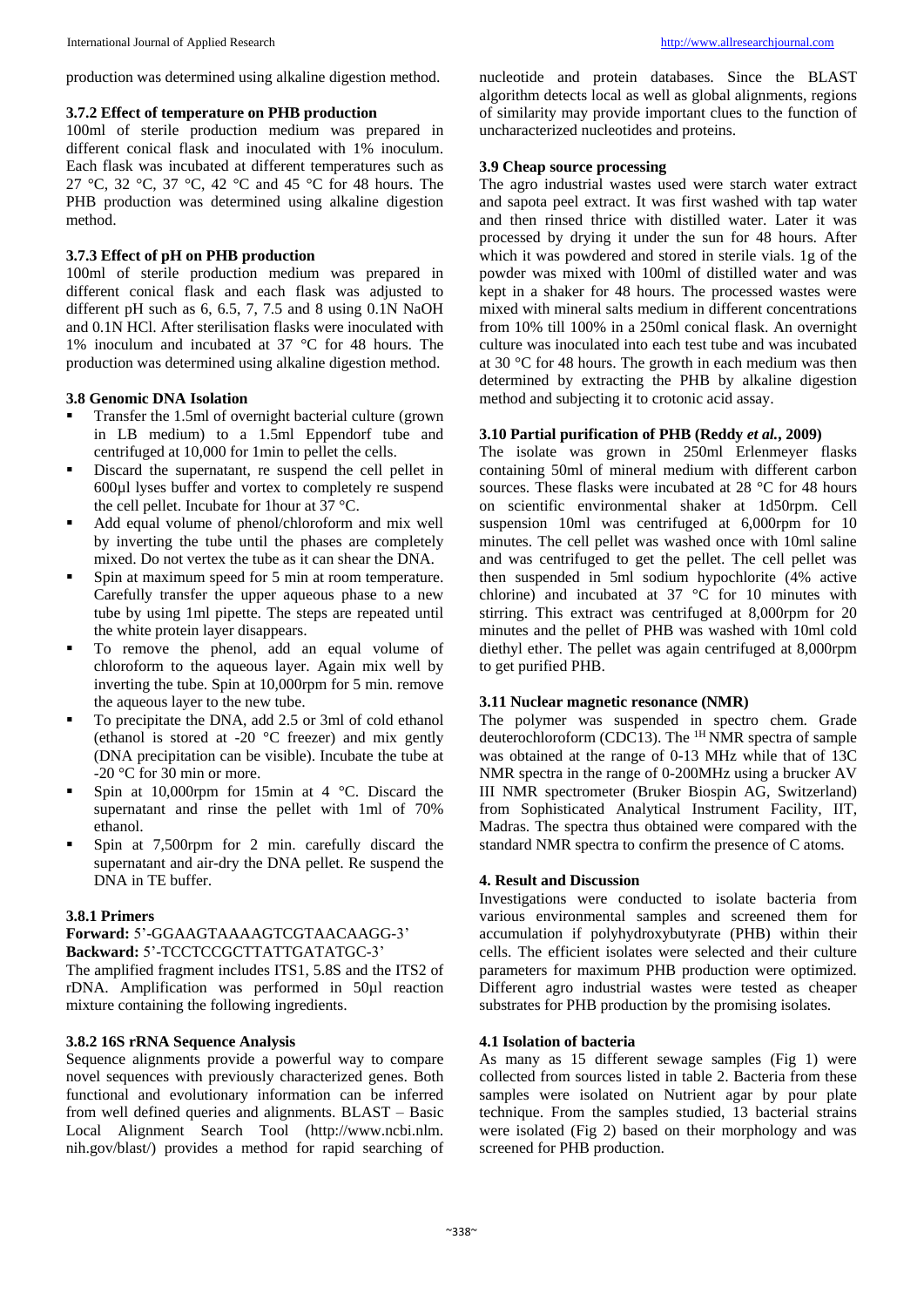| S No           | Sample type          |                  | Place of sampling   No. OF bacteria isolated | No. of sudan black B positive strains | Name of the isolates          |
|----------------|----------------------|------------------|----------------------------------------------|---------------------------------------|-------------------------------|
|                |                      | <b>MRC</b> Nagar |                                              |                                       | SE 1, SE2, SE3                |
|                |                      | Mylapore         |                                              |                                       | SE <sub>4</sub>               |
|                |                      | ICF clolony      |                                              | 0                                     |                               |
|                |                      | Choolaimedu      |                                              |                                       |                               |
|                |                      | Chintharipet     |                                              |                                       | SE5, SE6                      |
|                | Sewage samples       | Anna nagar       |                                              |                                       | SE7, SE8, SE9                 |
|                |                      | R.A. Puram       |                                              |                                       |                               |
|                |                      | Anakapathur      |                                              |                                       |                               |
|                |                      | Kundrathur       |                                              |                                       | <b>SE10</b>                   |
|                |                      | Saidapet         |                                              |                                       |                               |
|                |                      | kottupuram       |                                              |                                       | <b>SE11</b>                   |
|                |                      | Advar            |                                              |                                       |                               |
| $\overline{c}$ | Soil                 | Koyembedu        |                                              |                                       | <b>S01</b>                    |
|                |                      | sriperambathur   |                                              |                                       |                               |
| 3              | Sugar industry waste |                  |                                              |                                       | S <sub>1</sub> W <sub>1</sub> |



**Fig 2:** Fifteen different sewage samples collected in sterilized vials



**Fig 3:** Bacterial strains isolated by quadrant streak method

## **4.2 Screening of the isolates for PHB production**

The 13 isolates were subjected for PHB production using Sudan black B staining method (Fig 3). It was observed that out of 13 isolates studied 4 were found to accumulate PHB

(Table 3). Three of which were isolated from sewage effluents (SE1, SE7, SE11) while one was isolated from the sugar industry waste water (S1W1)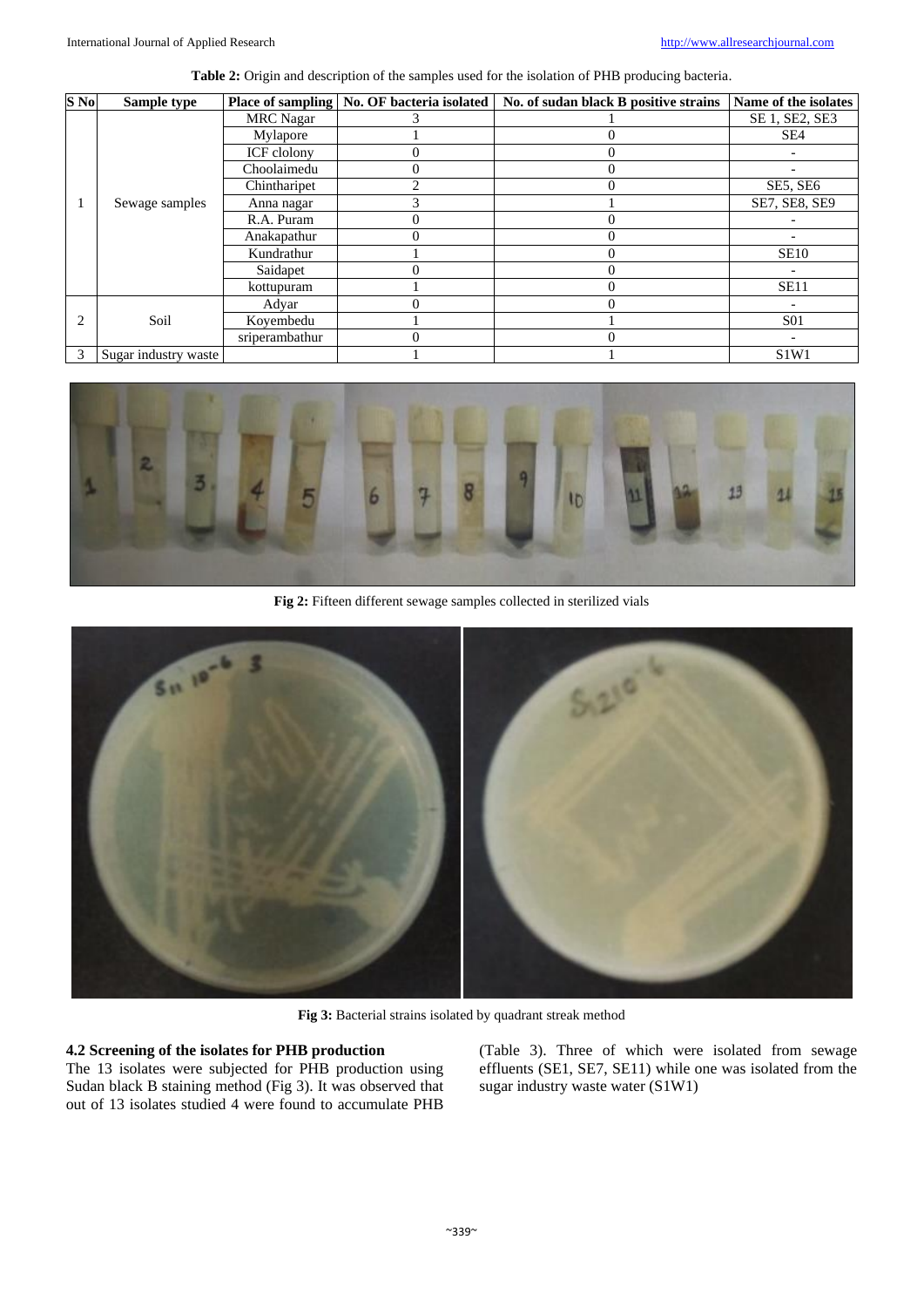

**Fig 4:** Bacterial isolate stained by Sudan black B

#### **4.3 Quantitative screening of the isolates for PHB production**

Quantification screening of the four isolate were done. The organism were inoculated in LB broth supplemented with 2% glucose and were incubated for 48 hours at room temperature in orbital shaker. After the incubation time samples were collected and quantified. From the four isolates studied maximum production was observed (Table 3) for SE1 isolate with a yield of 0.064g/100ml. Other isolates such as SE7, SE11, S1, W1 gave  $0.015$ , 0.043 and 0.051g/100ml yields respectively.

| Table 3: PHB production by Sudan black positive isolates |  |  |  |
|----------------------------------------------------------|--|--|--|
|                                                          |  |  |  |

| <b>S</b> No | Name of the isolates | <b>PHB</b> production $(g/100ml)$ |
|-------------|----------------------|-----------------------------------|
|             | SE1                  | 0.033                             |
|             | SE7                  | 0.015                             |
|             | SE11                 | 0.024                             |
|             | S1W1                 | 0.019                             |

#### **4.4 Selection of promising bacterial isolate**

Based on the PHB yields, (Table 2) the most promising isolate, SE1 (0.064g/100ml) was selected and stored for further study.

#### **4.5 Optimization studies**

Various parameters such as incubation time, temperature and pH were optimized for the PHB production by SE1 isolate.

#### **4.5.1 Effect of time for PHB production**

The SE1 isolate was inoculated in a 500ml flask containing 250ml of LB broth and at an interval of every 6 hours the culture was taken and studied for its production of PHB for a total of 72 hours (Table 4).

**Table 4:** Yield of PHB recovered at different incubation time

| S. No | Incubation time(in hours) | PHB production(g/100ml) |
|-------|---------------------------|-------------------------|
|       | 6                         | 0.002                   |
| 2     | 12                        | 0.010                   |
| 3     | 18                        | 0.012                   |
| 4     | 24                        | 0.015                   |
| 5     | 30                        | 0.024                   |
| 6     | 36                        | 0.026                   |
| −     | 42                        | 0.030                   |
| 8     | 48                        | 0.032                   |
| 9     | 54                        | 0.031                   |
| 10    | 60                        | 0.030                   |
| 11    | 66                        | 0.028                   |
| 12    | 72                        | 0.026                   |

The maximum yield of the SE1 isolate was obtained after 48 hours of growth  $(0.032g/100m)$ . From the 54<sup>th</sup> hour a gradual decrease in the growth of the bacteria was noted till  $72<sup>nd</sup>$  hour.

### **4.5.2 Effect of temperature for PHB production**

The SE1 isolate was incubated in LB broth at different temperatures for 48 hours (Table 5).

**Table 5:** Yield of PHB recovered at different temperatures

| S No | Temperature $(^{\circ}C)$ | PHB production (g/100ml) |
|------|---------------------------|--------------------------|
|      |                           | 0.031                    |
|      |                           | 0.030                    |
|      | 27                        | 0.033                    |
|      |                           | 0.028                    |
|      |                           | 0.026                    |

The maximum PHB production was observed at 37 °C with a yield of 0.033g/100ml. The minimum production was observed at the maximum temperature of 45 °C (0.026g/100ml).

## **4.5.3 Effect of pH for production**

The SE1 isolate was inoculated in LB broth of different pH for 48 hours at 37 °C (Table 6)

**Table 6:** Yield of PHB recovered at different pH

| S No | рH  | PHB production (g/100ml) |
|------|-----|--------------------------|
|      |     | 0.025                    |
|      | 6.5 | 0.030                    |
|      |     | 0.033                    |
|      | 7.5 | 0.036                    |
|      |     | 0.028                    |

The maximum yield of 0.036g/100ml was obtained at a pH of 7.5. The minimum yield of 0.025g/100ml was obtained at a pH of 6.

The optimization of the PHB production resulted in maximum yield at an incubation time of 48 hours  $(0.032g/100m)$  in a temperature of 37 <sup>0</sup>C (0.033g/100ml) with a pH of 7.5 (0.036g/100ml).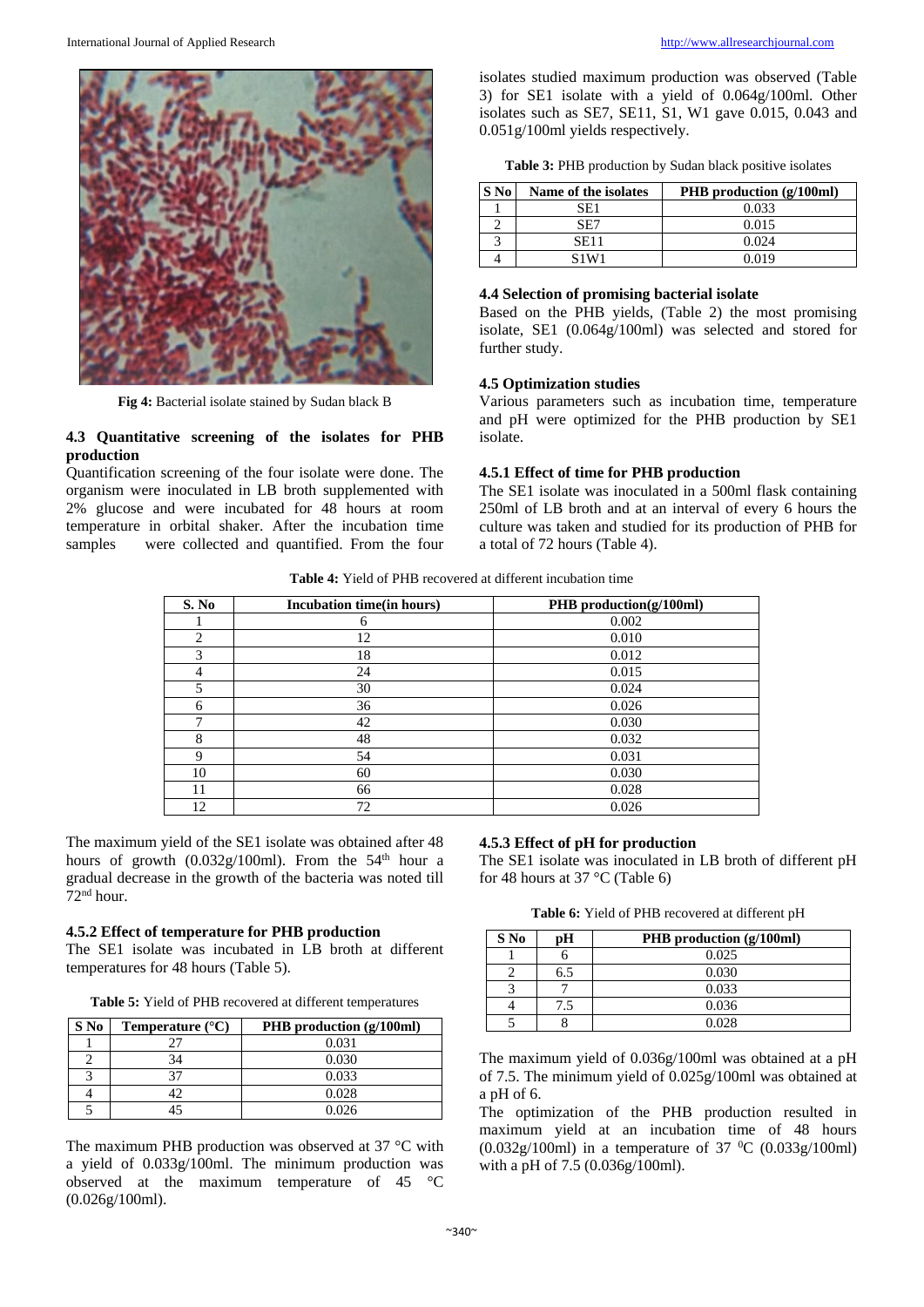#### **4.6 Effect of different cheap sources on PHB yield**

Different cheap sources (Fig 4) in different ratios along with mineral salt medium were inoculated with SE1 isolate. The growth in each test tube was extracted by alkaline digestion

method and the PHB production was estimated by crotonic acid assay (Fig 5) obtaining the OD values and computing it with a standard graph to get the yield (Table 7).



**Fig 5:** Sapotta peel waste and its extract

**Table 7:** PHB production at different concentration of cheap sources

| S No | Fruit waste extract concentration in production medium | PHB $(g/100ml)$                                    |       |
|------|--------------------------------------------------------|----------------------------------------------------|-------|
|      |                                                        | Sapota peel waste extract   Starch water from rice |       |
|      | 10%                                                    | 0.01                                               | 0.012 |
| ∍    | 20%                                                    | 0.017                                              | 0.014 |
| 3    | 30%                                                    | 0.019                                              | 0.016 |
| 4    | 40%                                                    | 0.021                                              | 0.018 |
| 5    | 50%                                                    | 0.023                                              | 0.020 |
| 6    | 60%                                                    | 0.020                                              | 0.021 |
| ⇁    | 70%                                                    | 0.018                                              | 0.019 |
| 8    | 80%                                                    | 0.016                                              | 0.017 |
| Q    | 90%                                                    | 0.014                                              | 0.015 |
| 10   | 100%                                                   | 0.012                                              | 0.013 |

As it is seen from Table 7, there is a gradual increase in the production of PHB at the increasing concentration of sapota peel extract and also starch water extract in the production medium. The growth of the SE1 isolate was observed maximum (0.023g/100ml) in sapota peel waste extract at a ratio of 5:5 with the production medium and in starch water extract from rice (0.021g/100ml) at 6:4 ratio with the production medium. Further the production starts to decrease when it crosses 60% amendment in the final production medium.



**Fig 6:** Crotonic acid assay of SE1 isolate in starch water

#### **4.7 Identification of the isolate (Molecular Studies) 4.7.1 Isolation of genomic DNA**

Genomic DNA was isolated using 24 hours old bacterial culture, followed by visualisation under UV light after agarose gel separation for determination of molecular weight. Polymerase chain reaction was performed in thermocycler (PTC-100 TM Programmable Thermal Controller, USA) to produce multi-copies of the specified DNA. The PCR reaction was allowed for 30 cycles for amplification of 16S rRNA gene and the product was run on 2% agarose gel electrophoresis along with 100bp DNA ladder mix and visualised under UV light.

The nucleotide sequence of PCR products of both forward and reverse sequences was that of the Bacillus subtilis 16S rRNA gene.

#### **4.7.2 Molecular identification of** *Bacillus Subtilis*

The potential PHB producing bacteria, *Bacillus subtilis* was ascertained its systematic position based on 16S rRNA sequence analysis and with aid of computational programme, BLAST homology analysis was also carried out to compare with other 16S rRNA sequences available in the Genebank of NCBI. It revealed that the sequence of SE1 isolate was *Bacillus subtilis.* 

#### **4.8 NMR analysis**

NMR analysis was used to determine quality of PHB structural composition. The 1H and 13C NMR spectra obtained from PHB samples produced using starch water extracts waste was shown in (Fig 7) and (Fig 8), respectively compared with the commercial PHB (Fulka, Sigma-Aldrich chemicals, USA). Both spectra were found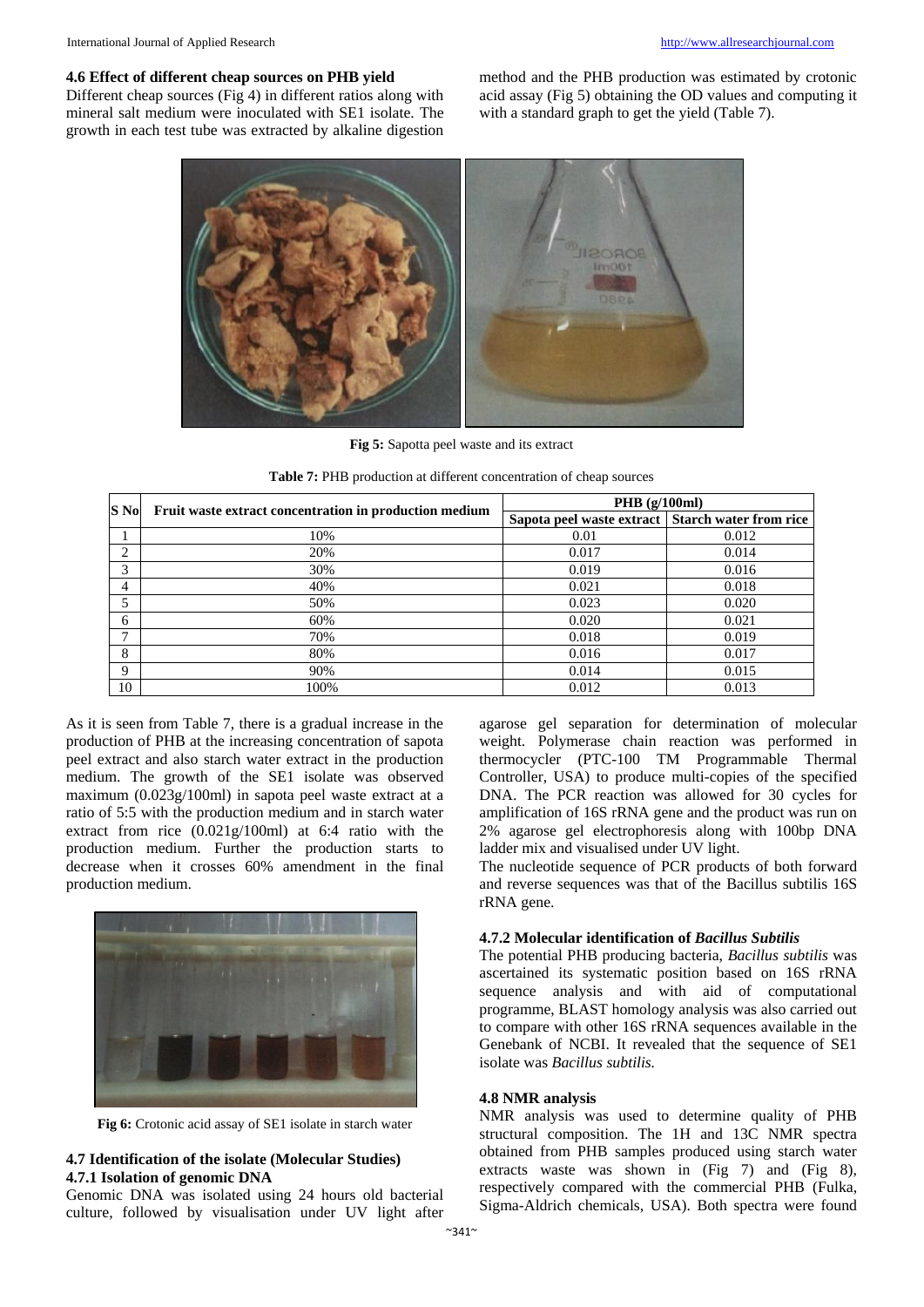to match perfectly with each other. The peak observed in the spectra coincide, corresponding to the different types of carbon atoms presented in the PHB structure, [-O-CH-  $(CH)<sub>3</sub>(CH)<sub>2</sub>(C=O)$ -]n. The chemical shift signals of 13C

NMR spectrum obtained in the present work in the commercial PHB were agreed with those obtained by (Fabiane *et al*., 2007) [9] in table 8.

**Table 8:** The chemical shift signals obtained the 13C NMR spectra for PHB sample and commercial PHB, compared to the results by Fabiane *et al*. (2007) [9]

| Chemical shift (ppm) |                                                 |                                                          |  |  |
|----------------------|-------------------------------------------------|----------------------------------------------------------|--|--|
| C atom               | <b>PHB</b> produced by <i>Bacillus subtilis</i> | <b>PHB</b> (Fabiane <i>et al.</i> , 2007) <sup>[9]</sup> |  |  |
| CH <sub>3</sub>      | 19.76                                           | 19.65                                                    |  |  |
| CH2                  | 40.80                                           | 40.66                                                    |  |  |
| CН                   | 67.62                                           | 67.48                                                    |  |  |
| $T = \Omega$         | 169.16                                          | 169.03                                                   |  |  |



**Fig 7:** 1H NMR spectra of PHB produced from *Bacillus subtilis*



**Fig 8:** 13C NMR spectra of PHB produced from *Bacillus subtilis*